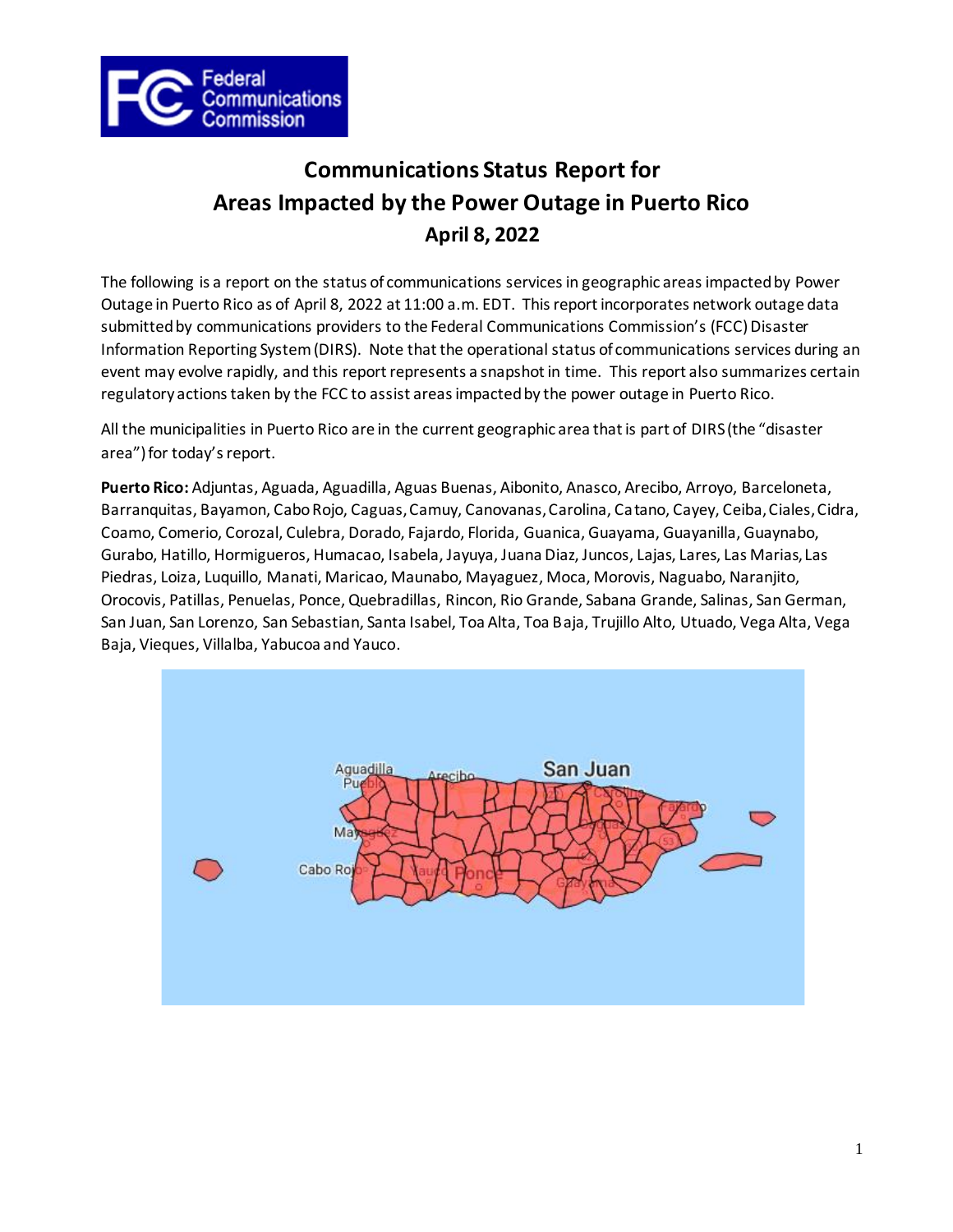

#### **911 Services**

The Public Safety and Homeland Security Bureau (PSHSB) learns the status of each Public Safety Answering Point (PSAP) through the filings of 911 Service Providers in DIRS, reporting to the FCC's Public Safety Support Center, coordination with state 911 Administrators and, if necessary, direct contact with individual PSAPs.

**Puerto Rico:**No PSAPs are reported as being affected.

### **Wireless Services**

The following section describes the status of wireless communications services and restoration in the disaster area.

The current status of wireless communications services and restoration by municipality is shown by the following chart and map.



## Percent of Cell Sites Out-of-Service by Municipality

The following table provides cell sites out of service by municipality. 18.6% of the cell sites in the affected area in Puerto Rico are out of service.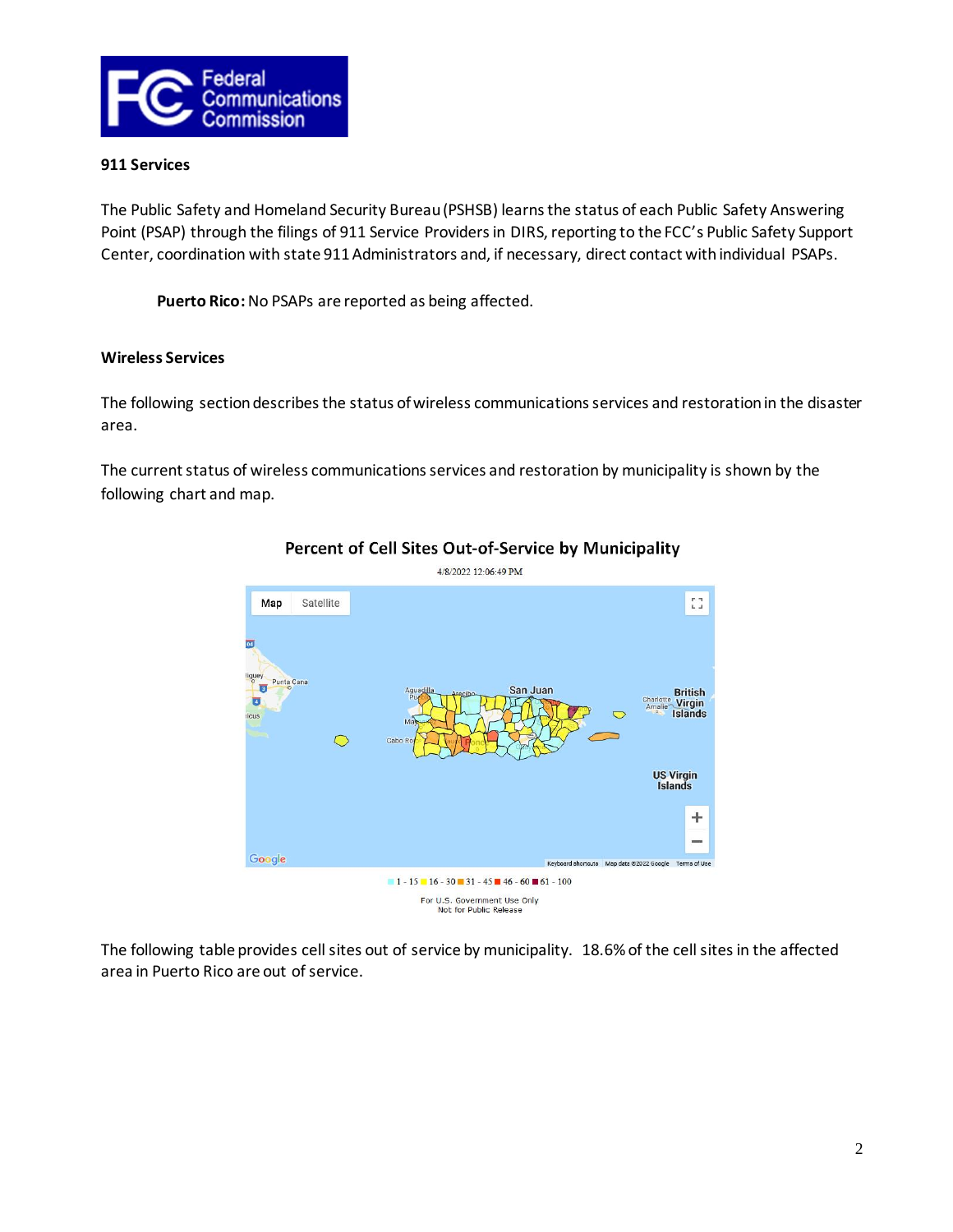

# **Puerto Rico**

|                        |                     | <b>Cell</b>     | <b>Cell</b>      |                | <b>Cell Sites</b> | <b>Cell Sites Out</b> | <b>Cell Sites</b> |
|------------------------|---------------------|-----------------|------------------|----------------|-------------------|-----------------------|-------------------|
|                        | <b>Affected</b>     | <b>Sites</b>    | <b>Sites</b>     | <b>Percent</b> | <b>Out Due to</b> | Due to                | <b>Out Due to</b> |
| <b>State</b>           | <b>Municipality</b> | <b>Served</b>   | Out              | Out            | <b>Damage</b>     | <b>Transport</b>      | Power             |
| PR                     | <b>ADJUNTAS</b>     | 5               | 1                | 20.0%          | $\boldsymbol{0}$  | $\mathbf{0}$          | 1                 |
| $\overline{\text{PR}}$ | <b>AGUADA</b>       | 12              | $\overline{0}$   | $0.0\%$        | $\boldsymbol{0}$  | $\boldsymbol{0}$      | $\theta$          |
| $\overline{\text{PR}}$ | <b>AGUADILLA</b>    | 35              | 11               | 31.4%          | 1                 | $\boldsymbol{0}$      | 10                |
| PR                     | <b>AGUAS BUENAS</b> | 14              | $\overline{2}$   | 14.3%          | $\boldsymbol{0}$  | $\mathbf{1}$          | $\mathbf{1}$      |
| PR                     | <b>AIBONITO</b>     | 15              | 5                | 33.3%          | $\boldsymbol{0}$  | $\boldsymbol{0}$      | $\overline{5}$    |
| $\overline{\text{PR}}$ | <b>ANASCO</b>       | 13              | 1                | 7.7%           | $\boldsymbol{0}$  | $\boldsymbol{0}$      | 1                 |
| PR                     | <b>ARECIBO</b>      | 42              | $\overline{2}$   | 4.8%           | $\boldsymbol{0}$  | $\boldsymbol{0}$      | $\overline{2}$    |
| PR                     | <b>ARROYO</b>       | $\overline{8}$  | $\mathfrak{2}$   | 25.0%          | $\boldsymbol{0}$  | $\boldsymbol{0}$      | $\overline{2}$    |
| $\overline{\text{PR}}$ | <b>BARCELONETA</b>  | 18              | $\overline{4}$   | 22.2%          | 1                 | $\boldsymbol{0}$      | $\overline{3}$    |
| PR                     | <b>BARRANQUITAS</b> | 13              | $\overline{3}$   | 23.1%          | $\boldsymbol{0}$  | $\overline{0}$        | $\overline{3}$    |
| PR                     | <b>BAYAMON</b>      | 153             | 28               | 18.3%          | 4                 | 1                     | $\overline{24}$   |
| PR                     | <b>CABOROJO</b>     | 31              | 5                | 16.1%          | $\boldsymbol{0}$  | $\boldsymbol{0}$      | 5                 |
| PR                     | <b>CAGUAS</b>       | 106             | 14               | 13.2%          | 3                 | $\overline{0}$        | 11                |
| PR                     | <b>CAMUY</b>        | 12              | $\mathfrak{2}$   | 16.7%          | $\boldsymbol{0}$  | $\boldsymbol{0}$      | $\overline{2}$    |
| PR                     | <b>CANOVANAS</b>    | 20              | 5                | 25.0%          | $\boldsymbol{0}$  | $\boldsymbol{0}$      | $\overline{5}$    |
| PR                     | <b>CAROLINA</b>     | 123             | 45               | 36.6%          | $\mathbf{1}$      | $\mathbf{1}$          | 44                |
| PR                     | <b>CATANO</b>       | 23              | 6                | 26.1%          | $\boldsymbol{0}$  | $\boldsymbol{0}$      | 6                 |
| PR                     | <b>CAYEY</b>        | 29              | $\boldsymbol{0}$ | 0.0%           | $\boldsymbol{0}$  | $\boldsymbol{0}$      | $\boldsymbol{0}$  |
| PR                     | <b>CEIBA</b>        | $\overline{8}$  | $\boldsymbol{0}$ | 0.0%           | $\boldsymbol{0}$  | $\overline{0}$        | $\overline{0}$    |
| PR                     | <b>CIALES</b>       | 10              | $\boldsymbol{0}$ | 0.0%           | $\boldsymbol{0}$  | $\boldsymbol{0}$      | $\boldsymbol{0}$  |
| PR                     | <b>CIDRA</b>        | 20              | 5                | 25.0%          | 1                 | $\boldsymbol{0}$      | $\overline{4}$    |
| PR                     | <b>COAMO</b>        | 16              | $\mathbf{1}$     | 6.3%           | $\mathbf{1}$      | $\overline{0}$        | $\boldsymbol{0}$  |
| PR                     | <b>COMERIO</b>      | 14              | $\boldsymbol{0}$ | $0.0\%$        | $\boldsymbol{0}$  | $\boldsymbol{0}$      | $\boldsymbol{0}$  |
| PR                     | <b>COROZAL</b>      | 19              | 6                | 31.6%          | $\mathbf{1}$      | $\boldsymbol{0}$      | $\overline{5}$    |
| PR                     | <b>CULEBRA</b>      | 5               | 1                | 20.0%          | $\boldsymbol{0}$  | $\overline{0}$        | $\mathbf{1}$      |
| PR                     | <b>DORADO</b>       | 21              | $\mathbf{2}$     | 9.5%           | $\boldsymbol{0}$  | $\boldsymbol{0}$      | $\mathbf{2}$      |
| PR                     | FAJARDO             | $\overline{29}$ | $\overline{5}$   | 17.2%          | $\boldsymbol{0}$  | $\overline{0}$        | $\overline{5}$    |
| PR                     | <b>FLORIDA</b>      | 6               | $\boldsymbol{0}$ | 0.0%           | $\boldsymbol{0}$  | $\overline{0}$        | $\overline{0}$    |
| PR                     | <b>GUANICA</b>      | 12              | $\mathbf{1}$     | 8.3%           | $\mathbf{1}$      | $\boldsymbol{0}$      | $\boldsymbol{0}$  |
| PR                     | <b>GUAYAMA</b>      | 24              | $\overline{2}$   | 8.3%           | $\boldsymbol{0}$  | $\boldsymbol{0}$      | $\overline{2}$    |
| PR                     | <b>GUAYANILLA</b>   | $\sqrt{6}$      | $\overline{2}$   | 33.3%          | $\boldsymbol{0}$  | $\boldsymbol{0}$      | $\overline{2}$    |
| PR                     | <b>GUAYNABO</b>     | 86              | 17               | 19.8%          | $\mathbf{1}$      | $\mathbf{1}$          | $\overline{15}$   |
| PR                     | <b>GURABO</b>       | $\overline{29}$ | 8                | 27.6%          | $\overline{0}$    | $\overline{0}$        | $8\phantom{.}$    |
| PR                     | <b>HATILLO</b>      | 29              | 5 <sup>1</sup>   | 17.2%          | $\mathbf{0}$      | $\overline{0}$        | $\overline{5}$    |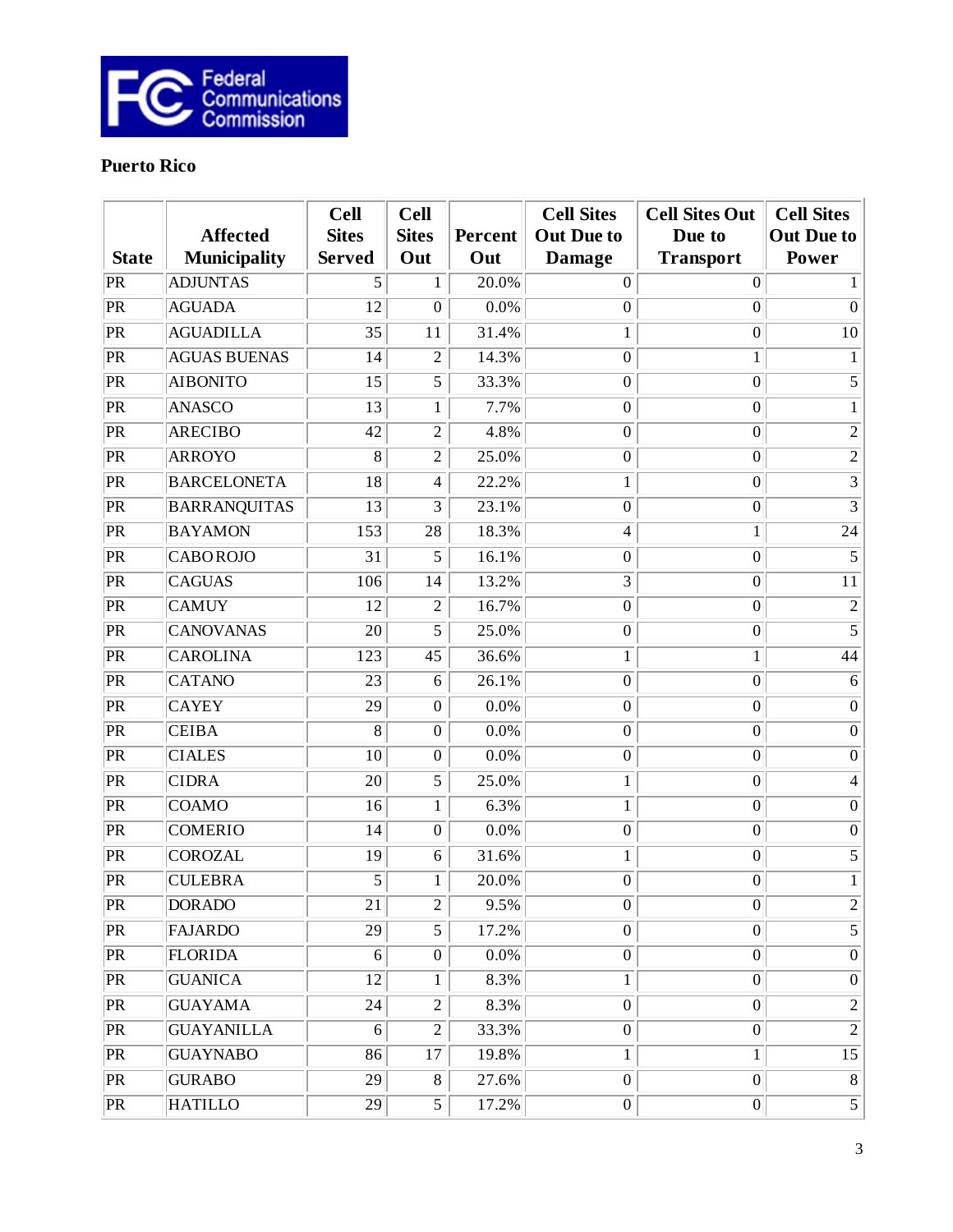

| <b>State</b>           | <b>Affected</b><br><b>Municipality</b> | <b>Cell</b><br><b>Sites</b><br><b>Served</b> | <b>Cell</b><br><b>Sites</b><br>Out | <b>Percent</b><br>Out | <b>Cell Sites</b><br><b>Out Due to</b><br><b>Damage</b> | <b>Cell Sites Out</b><br>Due to<br><b>Transport</b> | <b>Cell Sites</b><br><b>Out Due to</b><br><b>Power</b> |
|------------------------|----------------------------------------|----------------------------------------------|------------------------------------|-----------------------|---------------------------------------------------------|-----------------------------------------------------|--------------------------------------------------------|
| PR                     | <b>HORMIGUEROS</b>                     | 5                                            | $\boldsymbol{0}$                   | 0.0%                  | $\mathbf{0}$                                            | $\boldsymbol{0}$                                    | $\overline{0}$                                         |
| PR                     | <b>HUMACAO</b>                         | 29                                           | 6                                  | 20.7%                 | $\boldsymbol{0}$                                        | $\boldsymbol{0}$                                    | 6                                                      |
| PR                     | <b>ISABELA</b>                         | 33                                           | 4                                  | 12.1%                 | $\boldsymbol{0}$                                        | $\boldsymbol{0}$                                    | $\overline{4}$                                         |
| PR                     | <b>JAYUYA</b>                          | 6                                            | $\mathbf{1}$                       | 16.7%                 | $\mathbf{1}$                                            | $\boldsymbol{0}$                                    | $\boldsymbol{0}$                                       |
| PR                     | <b>JUANA DIAZ</b>                      | 22                                           | 4                                  | 18.2%                 | $\boldsymbol{0}$                                        | $\boldsymbol{0}$                                    | $\overline{4}$                                         |
| PR                     | <b>JUNCOS</b>                          | 17                                           | 4                                  | 23.5%                 | $\boldsymbol{0}$                                        | $\boldsymbol{0}$                                    | $\overline{4}$                                         |
| PR                     | LAJAS                                  | 12                                           | 3                                  | 25.0%                 | $\boldsymbol{0}$                                        | $\mathbf{1}$                                        | 3                                                      |
| PR                     | LARES                                  | 12                                           | 4                                  | 33.3%                 | $\boldsymbol{0}$                                        | $\boldsymbol{0}$                                    | $\overline{4}$                                         |
| PR                     | <b>LAS MARIAS</b>                      | 6                                            | $\sqrt{2}$                         | 33.3%                 | $\boldsymbol{0}$                                        | $\boldsymbol{0}$                                    | $\sqrt{2}$                                             |
| PR                     | <b>LAS PIEDRAS</b>                     | 16                                           | 4                                  | 25.0%                 | $\mathbf{1}$                                            | $\mathbf{1}$                                        | $\overline{2}$                                         |
| PR                     | LOIZA                                  | $\tau$                                       | 4                                  | 57.1%                 | $\boldsymbol{0}$                                        | $\boldsymbol{0}$                                    | $\overline{4}$                                         |
| PR                     | LUQUILLO                               | 9                                            | 6                                  | 66.7%                 | $\boldsymbol{0}$                                        | $\boldsymbol{0}$                                    | $\sqrt{6}$                                             |
| PR                     | <b>MANATI</b>                          | 26                                           | 6                                  | 23.1%                 | $\mathbf{1}$                                            | $\boldsymbol{0}$                                    | 5                                                      |
| PR                     | MARICAO                                | 5                                            | $\mathbf{1}$                       | 20.0%                 | $\boldsymbol{0}$                                        | $\boldsymbol{0}$                                    | $\mathbf{1}$                                           |
| PR                     | <b>MAUNABO</b>                         | 8                                            | $\mathbf{1}$                       | 12.5%                 | $\boldsymbol{0}$                                        | $\boldsymbol{0}$                                    | 1                                                      |
| PR                     | MAYAGUEZ                               | 65                                           | 13                                 | 20.0%                 | $\boldsymbol{0}$                                        | $\overline{c}$                                      | 11                                                     |
| PR                     | <b>MOCA</b>                            | 19                                           | 5                                  | 26.3%                 | $\boldsymbol{0}$                                        | $\boldsymbol{0}$                                    | 5                                                      |
| PR                     | <b>MOROVIS</b>                         | 12                                           | $\overline{0}$                     | 0.0%                  | $\boldsymbol{0}$                                        | $\boldsymbol{0}$                                    | $\boldsymbol{0}$                                       |
| PR                     | <b>NAGUABO</b>                         | 14                                           | 3                                  | 21.4%                 | $\boldsymbol{0}$                                        | $\mathbf{1}$                                        | $\sqrt{2}$                                             |
| PR                     | NARANJITO                              | 17                                           | $\mathbf{1}$                       | 5.9%                  | $\boldsymbol{0}$                                        | $\boldsymbol{0}$                                    | $\mathbf{1}$                                           |
| PR                     | <b>OROCOVIS</b>                        | 14                                           | $\mathbf{1}$                       | 7.1%                  | $\boldsymbol{0}$                                        | $\boldsymbol{0}$                                    | $\mathbf{1}$                                           |
| PR                     | <b>PATILLAS</b>                        | 8                                            | $\mathbf{2}$                       | 25.0%                 | $\boldsymbol{0}$                                        | $\boldsymbol{0}$                                    | $\sqrt{2}$                                             |
| PR                     | <b>PENUELAS</b>                        | 13                                           | 6                                  | 46.2%                 | 3                                                       | $\boldsymbol{0}$                                    | $\overline{3}$                                         |
| PR                     | <b>PONCE</b>                           | 88                                           | 26                                 | 29.5%                 | $\boldsymbol{0}$                                        | $\sqrt{2}$                                          | 24                                                     |
| $\overline{\text{PR}}$ | <b>QUEBRADILLAS</b>                    | 15                                           | 3                                  | 20.0%                 | $\boldsymbol{0}$                                        | $\boldsymbol{0}$                                    | $\overline{3}$                                         |
| PR                     | <b>RINCON</b>                          | 7                                            | $\boldsymbol{0}$                   | 0.0%                  | $\boldsymbol{0}$                                        | $\boldsymbol{0}$                                    | $\overline{0}$                                         |
| PR                     | <b>RIO GRANDE</b>                      | 39                                           | 11                                 | 28.2%                 | $\overline{c}$                                          | $\boldsymbol{0}$                                    | 9                                                      |
| PR                     | <b>SABANA GRANDE</b>                   | 10                                           | $\overline{c}$                     | 20.0%                 | $\overline{0}$                                          | $\boldsymbol{0}$                                    | $\sqrt{2}$                                             |
| PR                     | <b>SALINAS</b>                         | 19                                           | $\mathbf{2}$                       | 10.5%                 | $\boldsymbol{0}$                                        | $\boldsymbol{0}$                                    | $\sqrt{2}$                                             |
| PR                     | <b>SAN GERMAN</b>                      | 23                                           | 8                                  | 34.8%                 | $\overline{c}$                                          | $\boldsymbol{0}$                                    | 6                                                      |
| PR                     | <b>SAN JUAN</b>                        | 353                                          | 53                                 | 14.8%                 | $\boldsymbol{7}$                                        | $\sqrt{2}$                                          | 46                                                     |
| PR                     | <b>SAN LORENZO</b>                     | 15                                           | $\overline{c}$                     | 13.3%                 | $\mathbf{1}$                                            | $\boldsymbol{0}$                                    | $\mathbf{1}$                                           |
| PR                     | <b>SAN SEBASTIAN</b>                   | 17                                           | $\overline{3}$                     | 17.6%                 | $\boldsymbol{0}$                                        | $\boldsymbol{0}$                                    | $\mathfrak{Z}$                                         |
| PR                     | <b>SANTA ISABEL</b>                    | 12                                           | $\mathbf{1}$                       | 8.3%                  | $\overline{0}$                                          | $\boldsymbol{0}$                                    | $\mathbf{1}$                                           |
| PR                     | <b>TOA ALTA</b>                        | 28                                           | $\mathbf{1}$                       | 3.6%                  | $\boldsymbol{0}$                                        | $\boldsymbol{0}$                                    | $\mathbf{1}$                                           |
| PR                     | <b>TOA BAJA</b>                        | 38                                           | $\overline{4}$                     | 10.5%                 | $\mathbf{1}$                                            | $\boldsymbol{0}$                                    | $\mathfrak{Z}$                                         |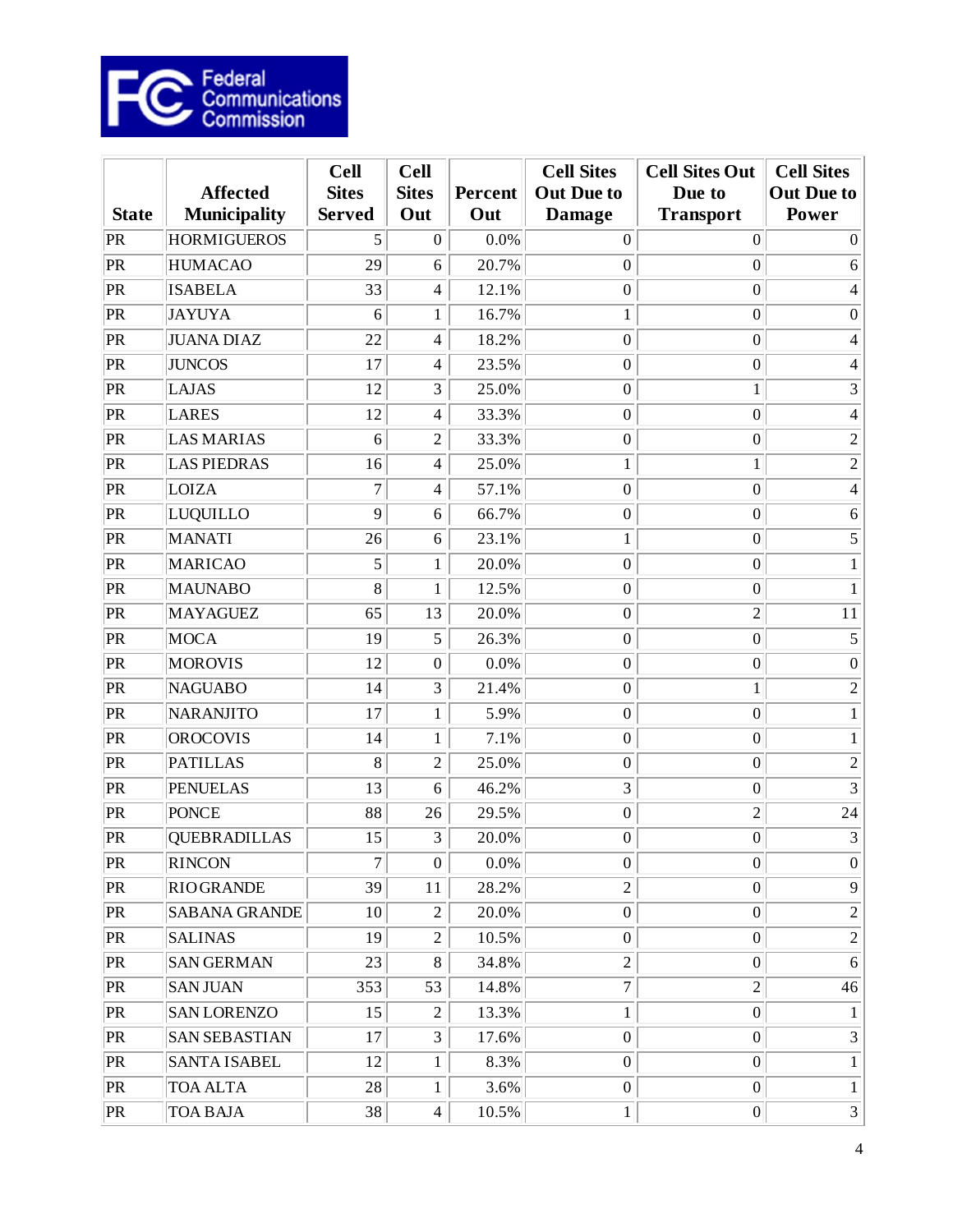

| <b>State</b> | <b>Affected</b><br><b>Municipality</b> | <b>Cell</b><br><b>Sites</b><br><b>Served</b> | <b>Cell</b><br><b>Sites</b><br>Out | <b>Percent</b><br>Out | <b>Cell Sites</b><br><b>Out Due to</b><br><b>Damage</b> | <b>Cell Sites Out</b><br>Due to<br><b>Transport</b> | <b>Cell Sites</b><br><b>Out Due to</b><br>Power |
|--------------|----------------------------------------|----------------------------------------------|------------------------------------|-----------------------|---------------------------------------------------------|-----------------------------------------------------|-------------------------------------------------|
| PR           | <b>TRUJILLO ALTO</b>                   | 55                                           | 2                                  | 3.6%                  |                                                         | 0                                                   |                                                 |
| PR           | <b>UTUADO</b>                          | 22                                           | 3                                  | 13.6%                 |                                                         | 0                                                   | 3                                               |
| PR           | <b>VEGA ALTA</b>                       | 21                                           | 2                                  | 9.5%                  |                                                         | 0                                                   |                                                 |
| PR           | <b>VEGA BAJA</b>                       | 32                                           | 6                                  | 18.8%                 |                                                         | 0                                                   |                                                 |
| PR           | <b>VIEQUES</b>                         | 8                                            | 3                                  | 37.5%                 |                                                         | 0                                                   | $\mathfrak{D}$                                  |
| PR           | <b>VILLALBA</b>                        | 11                                           | 5.                                 | 45.5%                 | 0                                                       | 0                                                   |                                                 |
| PR           | <b>YABUCOA</b>                         | 21                                           | $\overline{2}$                     | 9.5%                  | $\Omega$                                                | 0                                                   | $\mathfrak{D}$                                  |
| PR           | YAUCO                                  | 16                                           | 5                                  | 31.3%                 | $\Omega$                                                |                                                     | 4                                               |
| <b>TOTAL</b> |                                        | 2,235                                        | 416                                | 18.6%                 | 37                                                      | 14                                                  | 370                                             |

The number of cell site outages in a specific area does not necessarily correspond to the availability of wireless service to consumers in that area. *See* Improving the Resiliency of Mobile Wireless Communications Networks, Order, 31 FCC Rcd 13745, para. 10 (2016) (recognizing the difficulties in accurately depicting the ongoing status of a wireless provider's service during emergencies). Wireless networks are often designed with numerous, overlapping cell sites that provide maximum capacity and continuity of service even when an individual site is inoperable. In addition, wireless providers frequently use temporary facilities such as cellson-wheels (also known as COWs), increased power at operational sites, roaming agreements, or take other actions to maintain service to affected consumers during emergencies or other events that result in cell site outages.

## **Cable Systems and Wireline (Combined)**

Cable and wireline companies reported 267,111 subscribers out of service in the disaster area in Puerto Rico; this may include the loss of telephone, television, and/or Internet services:

#### **Broadcast**:

#### Television stations status:

• No TV stations reported being out of service.

#### FM Radio stations status:

• 1 FM stations reported being out of service :

#### AM Radio stations status:

• No AM stations reported being out of service.

#### **Special Temporary Authority (STA)/Waivers/Extensions**